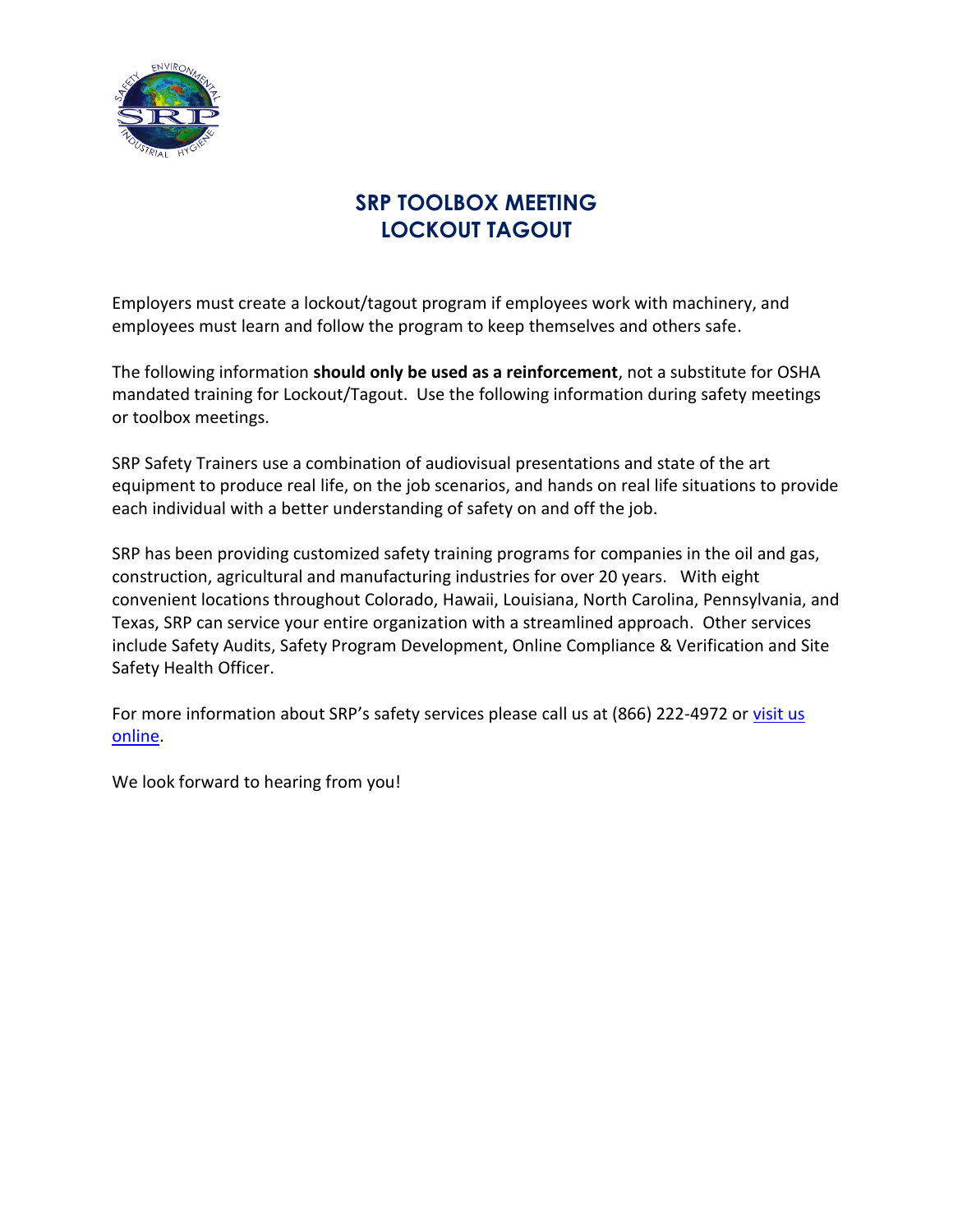

## **THE IMPORTANCE OF LOCKOUT/TAGOUT**

Lockout/tagout procedures prevent the unexpected startup or release of energy from machines and equipment during servicing or maintenance. Employees face severe injuries, such as amputations, fractures, or even death if this hazardous energy is not controlled.

### **ROLES**

- **Affected employees,** whose jobs require them to operate or use machines or equipment that need servicing or maintenance and are in the lockout/tagout program
- **Authorized employees,** who perform lockout/tagout to perform servicing or maintenance
- **Other employees,** who work in the area where maintenance is being performed

## **ENERGY SOURCES NEEDING CONTROL**

- **Electrical energy** is the most common energy type.
- **Mechanical energy** is created by mechanical movement.
- **Chemical energy** is produced by chemical reactions.
- **Hydraulic energy** is derived from the motion and pressure of liquids.
- **Pneumatic energy** is the product of stored pressure from gas or air within pneumatic lines and vessels.
- **Potential energy** is stored energy that can be hazardous if released.